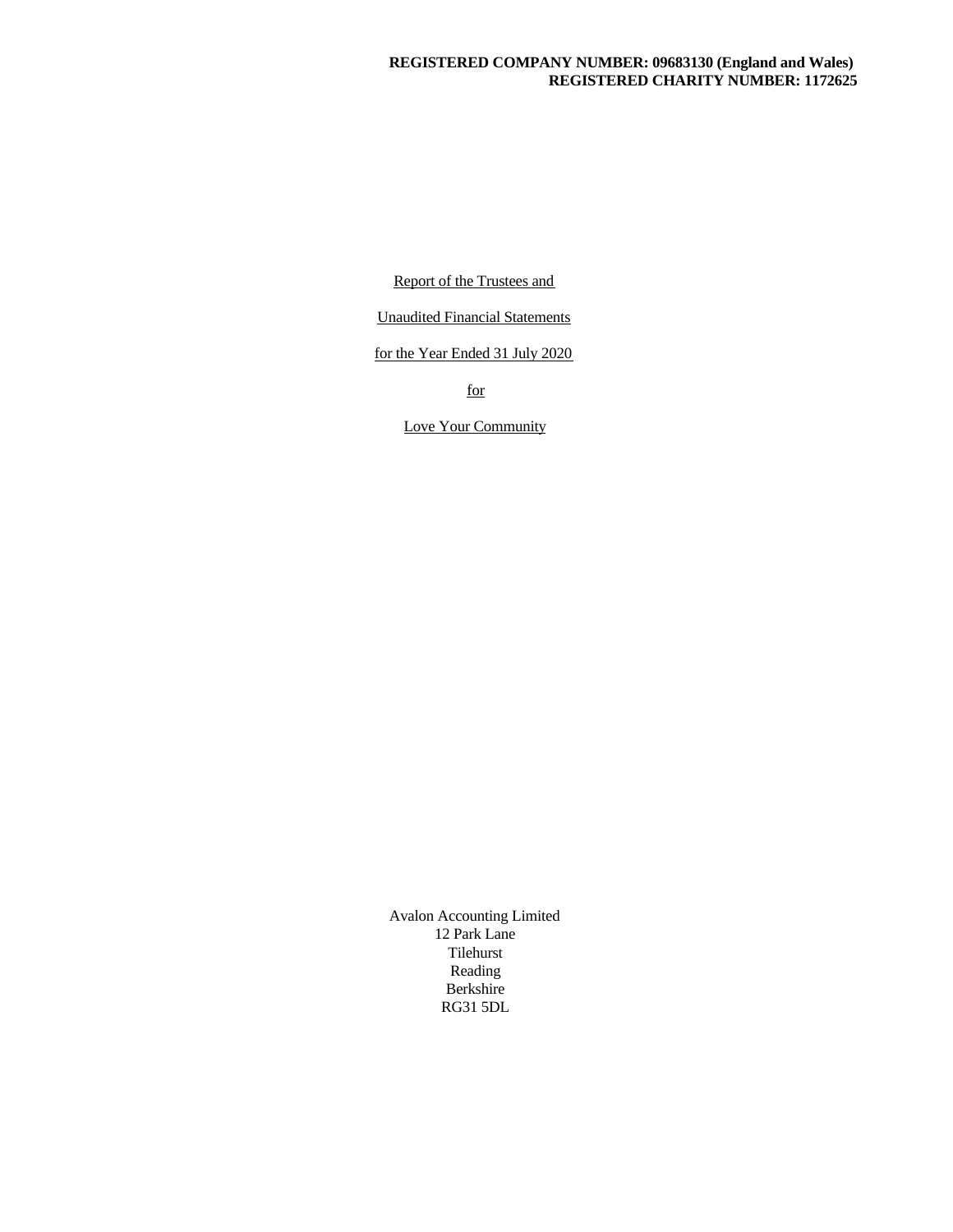#### Contents of the Financial Statements for the Year Ended 31 July 2020

| <b>Contents of the Financial Statements</b><br>for the Year Ended 31 July 2020 |                |
|--------------------------------------------------------------------------------|----------------|
|                                                                                |                |
|                                                                                |                |
|                                                                                | Page           |
| Report of the Trustees                                                         | 1              |
| <b>Statement of Financial Activities</b>                                       | $\overline{2}$ |
| <b>Balance Sheet</b>                                                           | $3$ to $4$     |
| Notes to the Financial Statements                                              | 5 to 10        |
| Detailed Statement of Financial Activities                                     | 11 to 12       |
|                                                                                |                |
|                                                                                |                |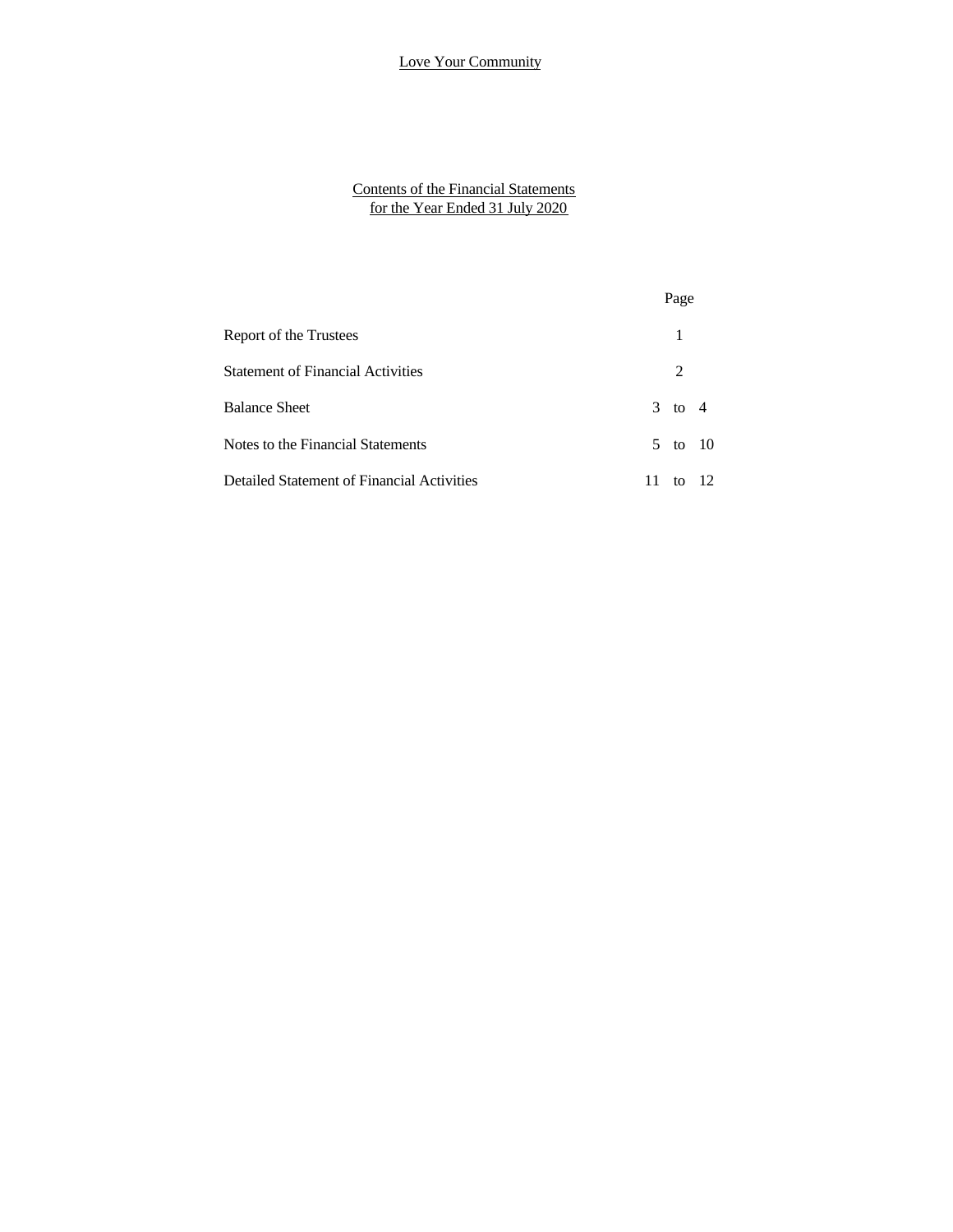#### Report of the Trustees for the Year Ended 31 July 2020

The trustees who are also directors of the charity for the purposes of the Companies Act 2006, present their report with the financial statements of the charity for the purposes of the Companies Act 2006, present their rep Example 1 Love Your Community<br>
for the Trustees<br>
for the Year Ended 31 July 2020.<br>
The trustees who are also directors of the charity for the purposes of the Companies Act 2006, present their report with the<br>
financial sta Expect of the Trustees<br>for the Year Ended 31 July 2020<br>The trustees who are also directors of the charity for the purposes of the Companies Act 2006, present their report with the<br>financial statements of the charity for th Love Your Community<br>
Report of the Trustees<br>
for the Year Ended 31 July 2020<br>
The trustees who are also directors of the charity for the purposes of the Companies Act 2006, present their report with the<br>
financial statemen January 2019). **Example 10** Report of the Trustees<br>
for the Year Ended 31 July 2020.<br>
The trustees who are also directors of the charity for the purposes of the Companies Act 2006, present their report with the<br>
financial statements of t

### **STRUCTURE, GOVERNANCE AND MANAGEMENT**

## **Governing document**

as defined by the Companies Act 2006.

### **REFERENCE AND ADMINISTRATIVE DETAILS**

**Registered Company number** 09683130 (England and Wales)

#### **Registered Charity number** 1172625

**Registered office** St Birinus House Langley Hill Calcot Reading Berkshire RG31 4QX

## **Trustees**

Mr Graham Hedley Bates Mr Gary James Bowden Ms Jillian Wells Mr Gareth Charles Garnett Owen

## **Company Secretary**

Ms. Jill Wells

Approved by order of the board of trustees on ............................................. and signed on its behalf by: 22/03/2021

..........................................................................

Mr Gareth Charles Garnett Owen - Trustee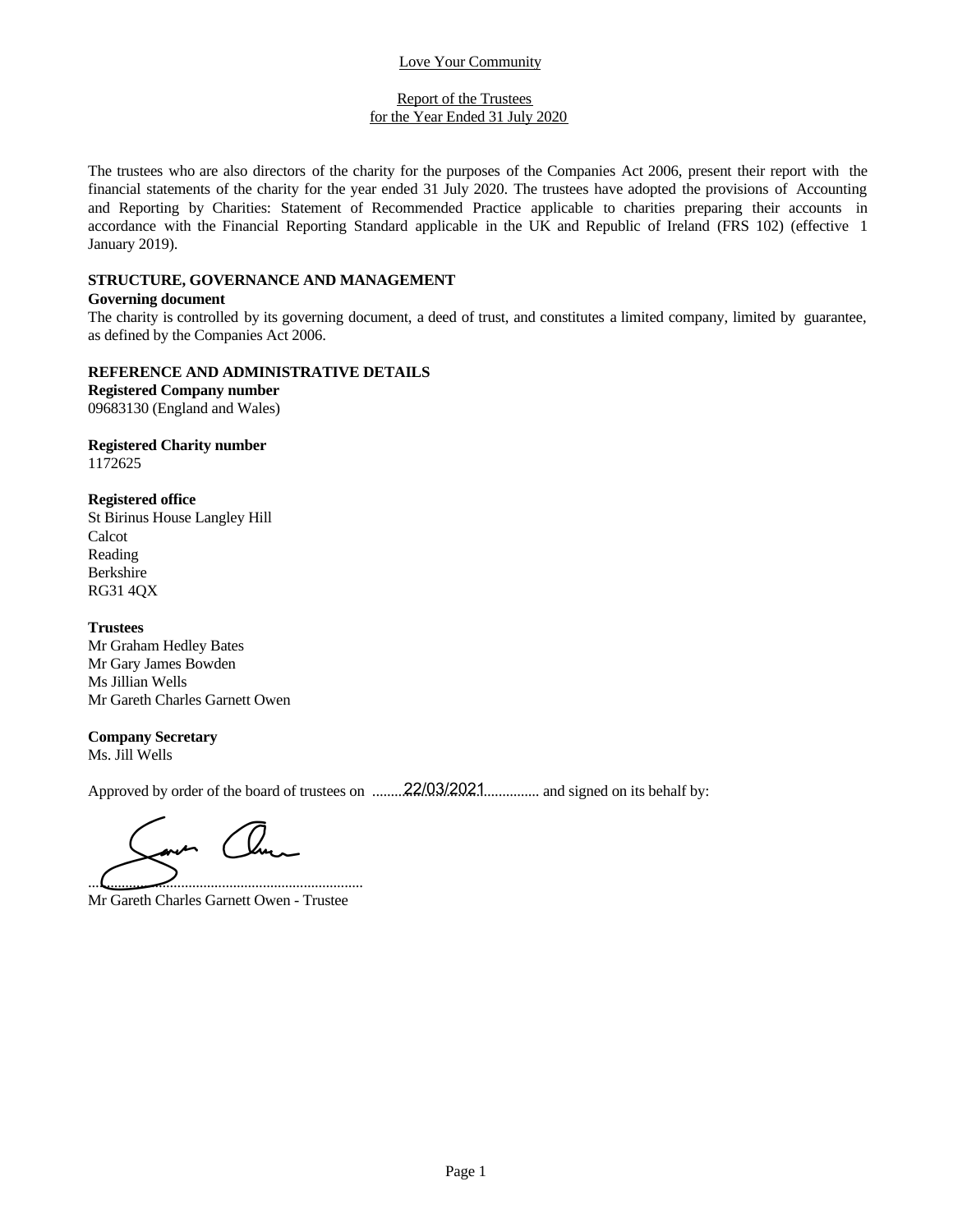#### Statement of Financial Activities for the Year Ended 31 July 2020

| <b>INCOME AND ENDOWMENTS FROM</b>                             | <b>Notes</b>                       | 2020<br>Unrestricted<br>fund<br>$\pounds$ | 2019<br>Total<br>funds<br>$\pounds$ |
|---------------------------------------------------------------|------------------------------------|-------------------------------------------|-------------------------------------|
| Other trading activities<br>Investment income<br>Other income | $\boldsymbol{2}$<br>$\overline{3}$ | 113,779<br>29<br>4,656                    | 102,901<br>23<br>337                |
| <b>Total</b>                                                  |                                    | 118,464                                   | 103,261                             |
| <b>EXPENDITURE ON</b><br>Raising funds                        | 4                                  | 82,708                                    | 81,344                              |
| Other                                                         |                                    | 7,709                                     | 8,754                               |
| <b>Total</b>                                                  |                                    | 90,417                                    | 90,098                              |
| <b>NET INCOME</b>                                             |                                    | 28,047                                    | 13,163                              |
| <b>RECONCILIATION OF FUNDS</b>                                |                                    |                                           |                                     |
| <b>Total funds brought forward</b>                            |                                    | 10,655                                    | (2,508)                             |
| <b>TOTAL FUNDS CARRIED FORWARD</b>                            |                                    | 38,702                                    | 10,655                              |
|                                                               |                                    |                                           |                                     |

The notes form part of these financial statements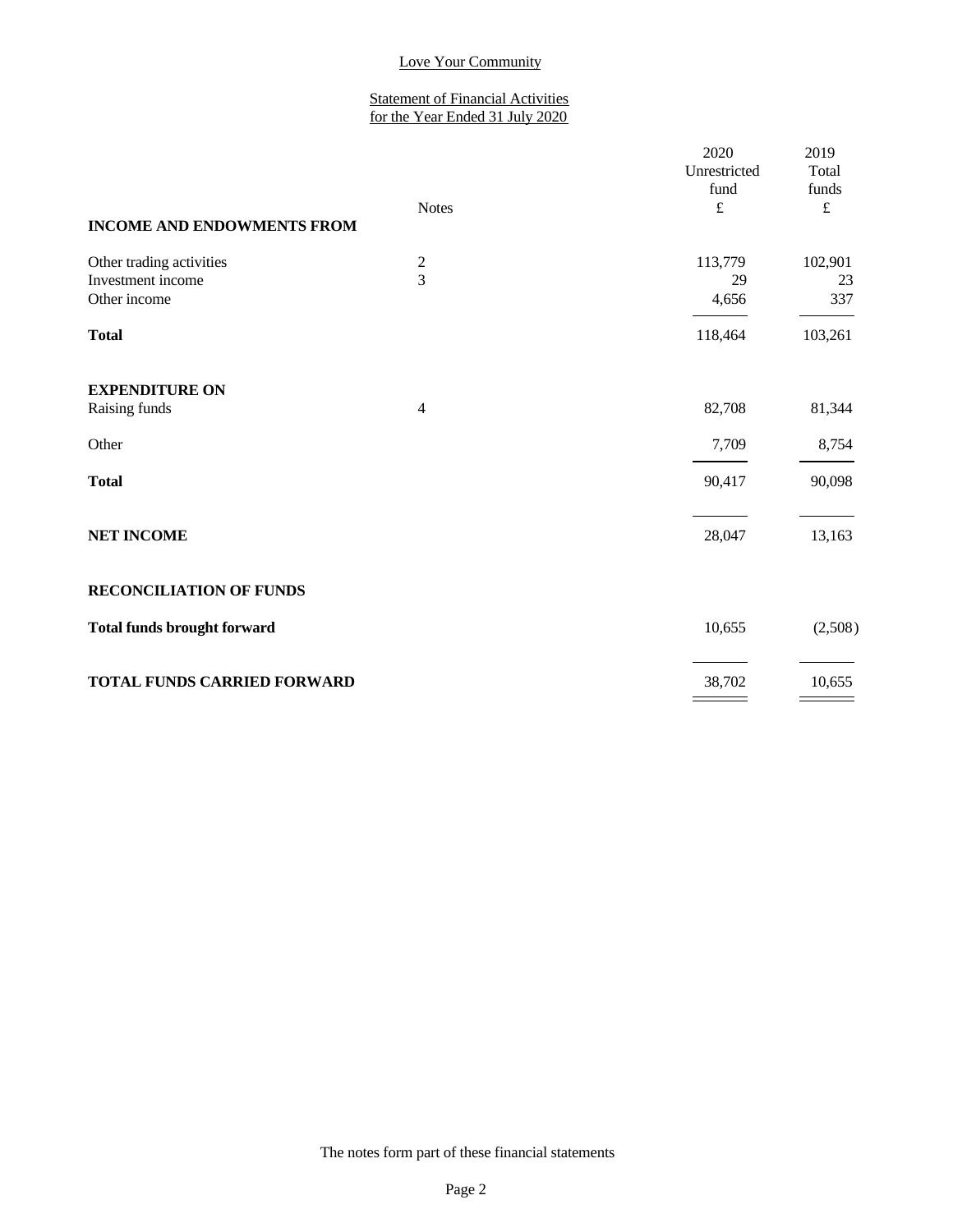### Balance Sheet 31 July 2020

|                                                         | <b>Notes</b> | 2020<br>Unrestricted<br>fund<br>$\pounds$ | 2019<br>Total<br>funds<br>$\pounds$ |
|---------------------------------------------------------|--------------|-------------------------------------------|-------------------------------------|
| <b>FIXED ASSETS</b><br>Tangible assets                  | 9            | 359                                       |                                     |
| <b>CURRENT ASSETS</b><br>Cash at bank and in hand       |              | 39,808                                    | 35,668                              |
| <b>CREDITORS</b><br>Amounts falling due within one year | 10           | (1,465)                                   | (25,013)                            |
| NET CURRENT ASSETS                                      |              | 38,343                                    | 10,655                              |
| TOTAL ASSETS LESS CURRENT<br><b>LIABILITIES</b>         |              | 38,702                                    | 10,655                              |
| <b>NET ASSETS</b>                                       |              | 38,702                                    | 10,655                              |
| <b>FUNDS</b><br>Unrestricted funds                      | 11           | 38,702                                    | 10,655                              |
| <b>TOTAL FUNDS</b>                                      |              | 38,702                                    | 10,655                              |

The charitable company is entitled to exemption from audit under Section 477 of the Companies Act 2006 for the year ended 31 July 2020.

The members have not required the company to obtain an audit of its financial statements for the year ended 31 July 2020 in accordance with Section 476 of the Companies Act 2006.

The trustees acknowledge their responsibilities for

- (a) ensuring that the charitable company keeps accounting records that comply with Sections 386 and 387 of the Companies Act 2006 and
- (b) preparing financial statements which give a true and fair view of the state of affairs of the charitable company as at the end of each financial year and of its surplus or deficit for each financial year in accordance with the requirements of Sections 394 and 395 and which otherwise comply with the requirements of the Companies Act 2006 relating to financial statements, so far as applicable to the charitable company.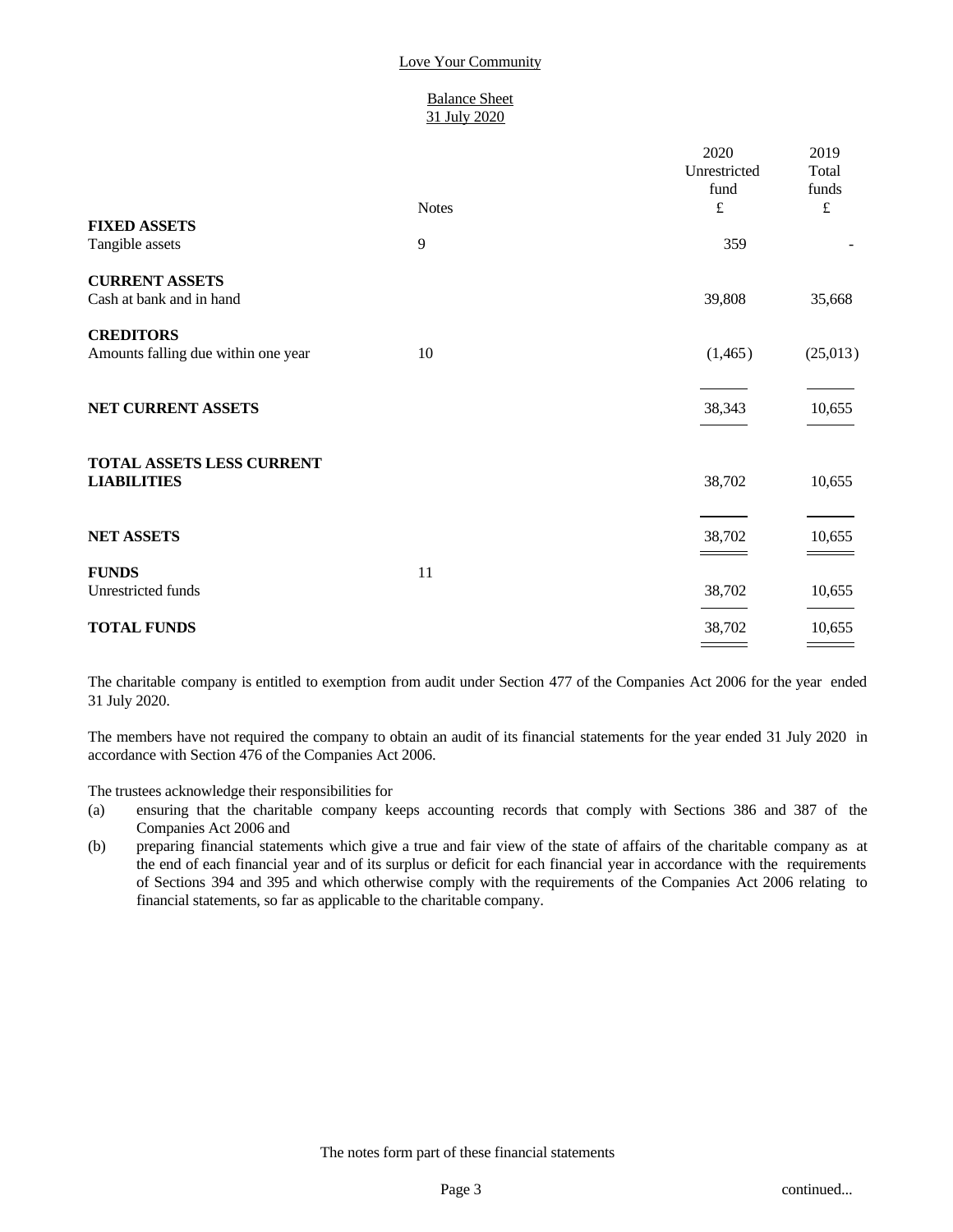#### Balance Sheet - continued 31 July 2020

Love Your Community<br>
Balance Sheet - continued<br>
<u>31 July 2020</u><br>
These financial statements have been prepared in accordance with the provisions applicable to charitable companies subject<br>
to the small companies regime.<br>
Th to the small companies regime. Love Your Community<br>
Balance Sheet - continued<br>
31 July 2020<br>
These financial statements have been prepared in accordance with the provisions applicable to charitable companies subject<br>
to the small companies regime.<br>
The

and were signed on its behalf by: The financial statements were approved by the Board of Trustees and authorised for issue on .........22/03/2021.............

.............................................

Mr Gareth Charles Garnett Owen - Trustee

The notes form part of these financial statements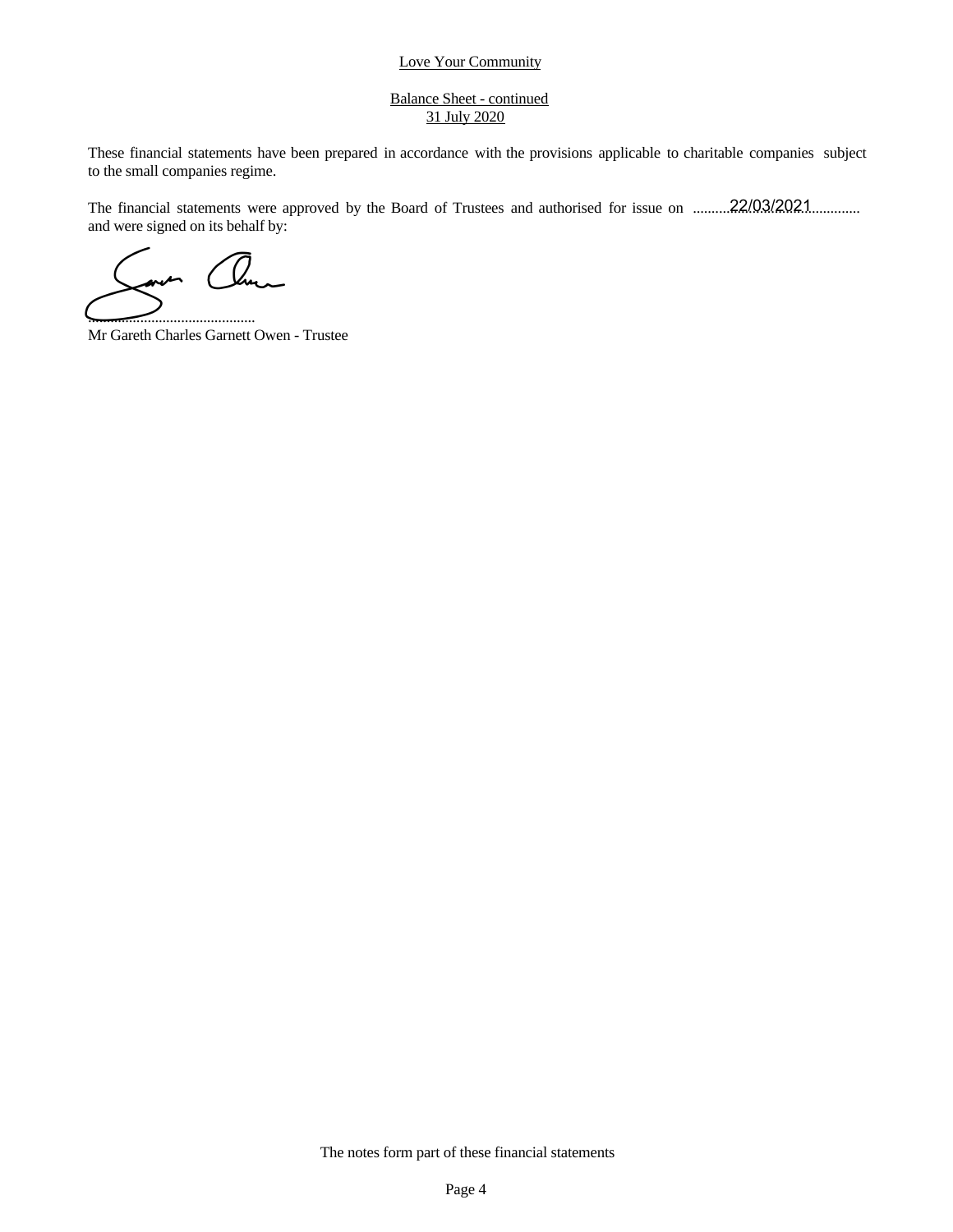#### Notes to the Financial Statements for the Year Ended 31 July 2020

### **1. ACCOUNTING POLICIES**

### **BASIS OF PREPARING THE FINANCIAL STATEMENTS**

The financial statements of the charitable company, which is a public benefit entity under FRS 102, have been prepared in accordance with the Charities SORP (FRS 102) 'Accounting and Reporting by Charities: Statement of Recommended Practice applicable to charities preparing their accounts in accordance with the Financial Reporting Standard applicable in the UK and Republic of Ireland (FRS 102) (effective 1 January 2019)', Financial Reporting Standard 102 'The Financial Reporting Standard applicable in the UK and Republic of Ireland' and the Companies Act 2006. The financial statements have been prepared under the historical cost convention.

## **INCOME**

All income is recognised in the Statement of Financial Activities once the charity has entitlement to the funds, it is probable that the income will be received and the amount can be measured reliably.

#### **EXPENDITURE**

Liabilities are recognised as expenditure as soon as there isa legal or constructive obligation committing the charity to that expenditure, it is probable that a transfer of economic benefits will be required in settlement and the amount of the obligation can be measured reliably. Expenditure isaccounted for on an accruals basis and has been classified under headings that aggregate all cost related to the category. Where costs cannot be directly attributed to particular headings they have been allocated to activities on a basis consistent with the use of resources.

### **TANGIBLE FIXED ASSETS**

Depreciation is provided at the following annual rates in order to write off each asset over its estimated useful life.

Computer equipment - 25% on reducing balance

## **TAXATION**

The charity is exempt from corporation tax on its charitable activities.

#### **FUND ACCOUNTING**

Unrestricted funds can be used in accordance with the charitable objectives at the discretion of the trustees.

Restricted funds can only be used for particular restricted purposes within the objects of the charity. Restrictions arise when specified by the donor or when funds are raised for particular restricted purposes.

Further explanation of the nature and purpose of each fund is included in the notes to the financial statements.

#### **PENSION COSTS AND OTHER POST-RETIREMENT BENEFITS**

The charitable company operates a defined contribution pension scheme. Contributions payable to the charitable company's pension scheme are charged to the Statement of Financial Activities in the period to which they relate.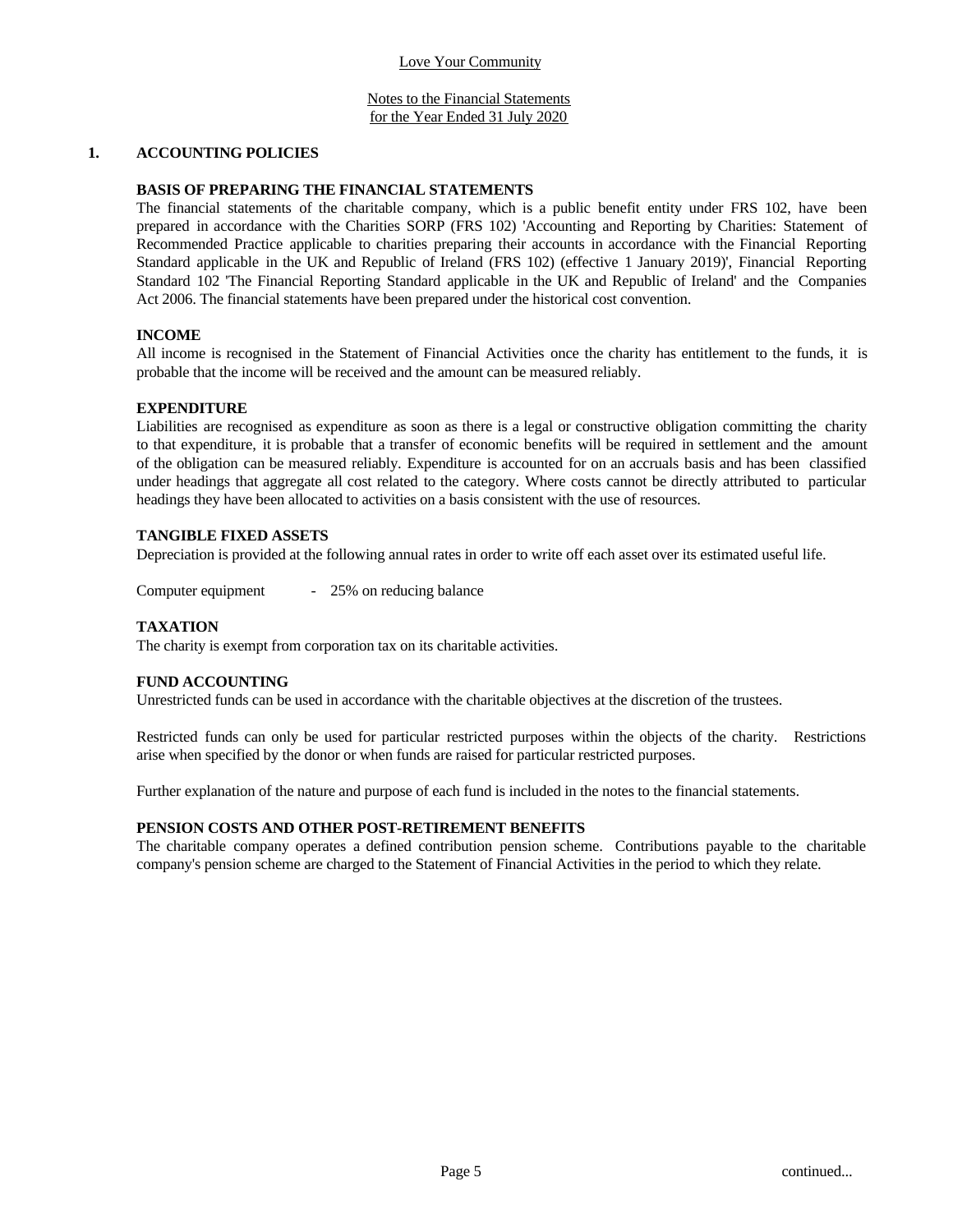### Notes to the Financial Statements - continued for the Year Ended 31 July 2020

# **2. OTHER TRADING ACTIVITIES**

|    |                                       | 2020    | 2019                     |  |
|----|---------------------------------------|---------|--------------------------|--|
|    |                                       | £       | £                        |  |
|    | Fees received                         | 110,890 | 100,369                  |  |
|    | Uniform, trips fee etc.               | 1,174   | 2,532                    |  |
|    | Utilies from RCC                      | 1,215   |                          |  |
|    | Early Years Pupil Premium             | 400     |                          |  |
|    | DVD Income                            | 100     | $\overline{\phantom{a}}$ |  |
|    |                                       |         |                          |  |
|    |                                       | 113,779 | 102,901                  |  |
|    |                                       |         |                          |  |
|    |                                       |         |                          |  |
| 3. | <b>INVESTMENT INCOME</b>              |         |                          |  |
|    |                                       | 2020    | 2019                     |  |
|    |                                       | £       | £                        |  |
|    | Deposit account interest              | 29      | 23                       |  |
|    |                                       |         |                          |  |
|    |                                       |         |                          |  |
| 4. | <b>RAISING FUNDS</b>                  |         |                          |  |
|    |                                       |         |                          |  |
|    | <b>RAISING DONATIONS AND LEGACIES</b> |         |                          |  |
|    |                                       | 2020    | 2019                     |  |

|                                      | ىم      | ىم                       |  |
|--------------------------------------|---------|--------------------------|--|
| Other operating leases               | 6,163   | 18,000                   |  |
| Uniform, trip fee etc.               | 4,031   | 3,010                    |  |
| Early Years Pupil Premium - Expenses | 655     | $\overline{\phantom{0}}$ |  |
| Support costs                        | (2,500) | $\overline{\phantom{a}}$ |  |
|                                      |         |                          |  |
|                                      | 8,349   | 21,010                   |  |
|                                      |         |                          |  |

# **5. NET INCOME/(EXPENDITURE)**

Net income/(expenditure) is stated after charging/(crediting):

|                             | 2020  | 2019                     |  |
|-----------------------------|-------|--------------------------|--|
|                             |       | ົ                        |  |
| Depreciation - owned assets | 120   | $\overline{\phantom{a}}$ |  |
| Other operating leases      | 6,163 | 18,000                   |  |
|                             |       | ====                     |  |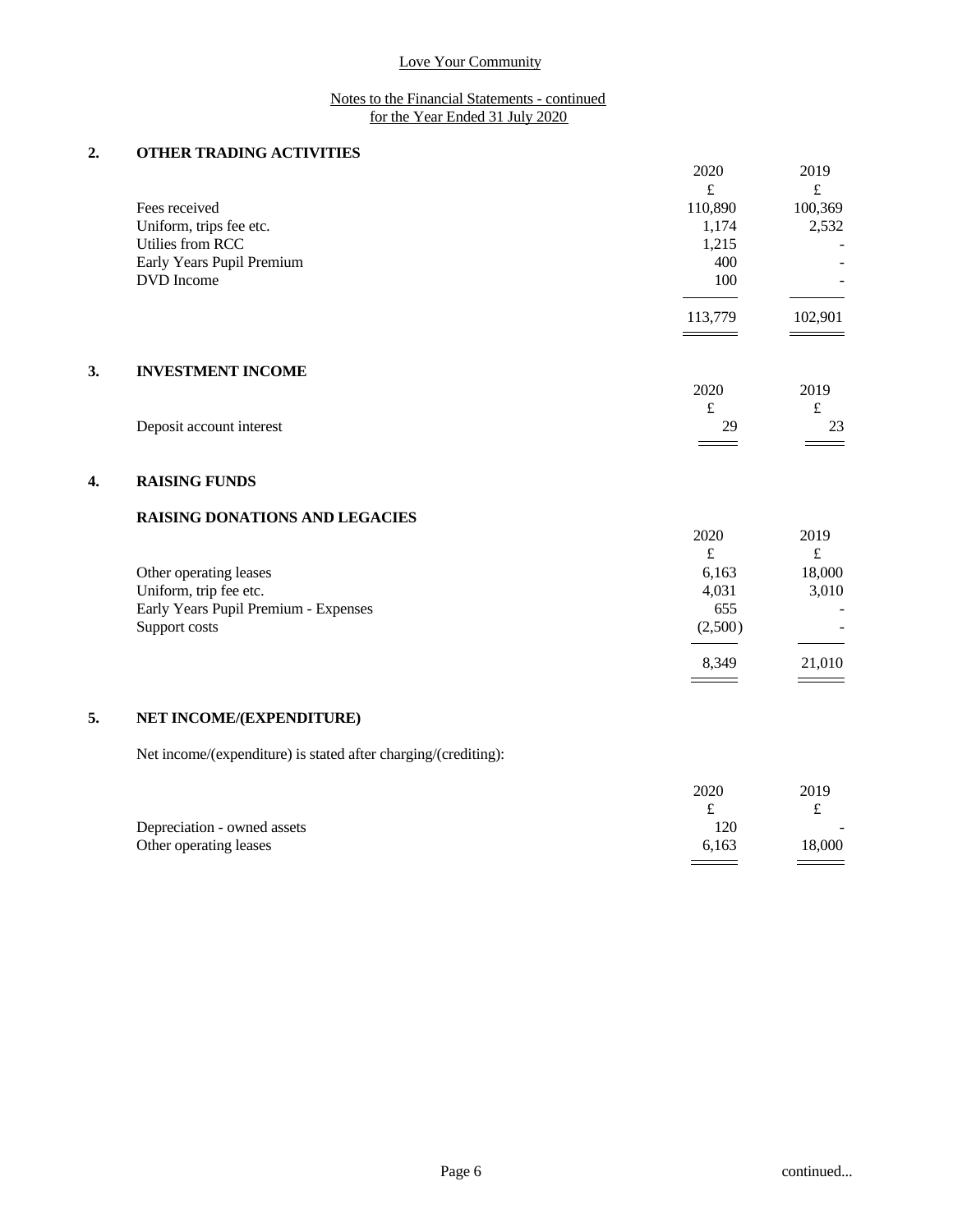#### Notes to the Financial Statements - continued for the Year Ended 31 July 2020

## **6. TRUSTEES' REMUNERATION AND BENEFITS**

There were no trustees' remuneration or other benefits for the year ended 31 July 2020 nor for the year ended 31 July 2019.

## **TRUSTEES' EXPENSES**

There were no trustees' expenses paid for the year ended 31 July 2020 nor for the year ended 31 July 2019.

# **7. STAFF COSTS**

The average monthly number of employees during the year was as follows:

|                      | 2020 | 2019              |  |
|----------------------|------|-------------------|--|
| Trustees & Employees |      | ∽                 |  |
|                      |      | $\equiv$ $\equiv$ |  |

No employees received emoluments in excess of £60,000.

# **8. COMPARATIVES FOR THE STATEMENT OF FINANCIAL ACTIVITIES**

| <b>INCOME AND ENDOWMENTS FROM</b>                             | Unrestricted<br>fund<br>$\pounds$ |
|---------------------------------------------------------------|-----------------------------------|
| Other trading activities<br>Investment income<br>Other income | 102,901<br>23<br>337              |
| <b>Total</b>                                                  | 103,261                           |
| <b>EXPENDITURE ON</b><br>Raising funds                        | 81,344                            |
| Other                                                         | 8,754                             |
| <b>Total</b>                                                  | 90,098                            |
| <b>NET INCOME</b>                                             | 13,163                            |
| <b>RECONCILIATION OF FUNDS</b>                                |                                   |
| <b>Total funds brought forward</b>                            | (2,508)                           |
| TOTAL FUNDS CARRIED FORWARD                                   | 10,655                            |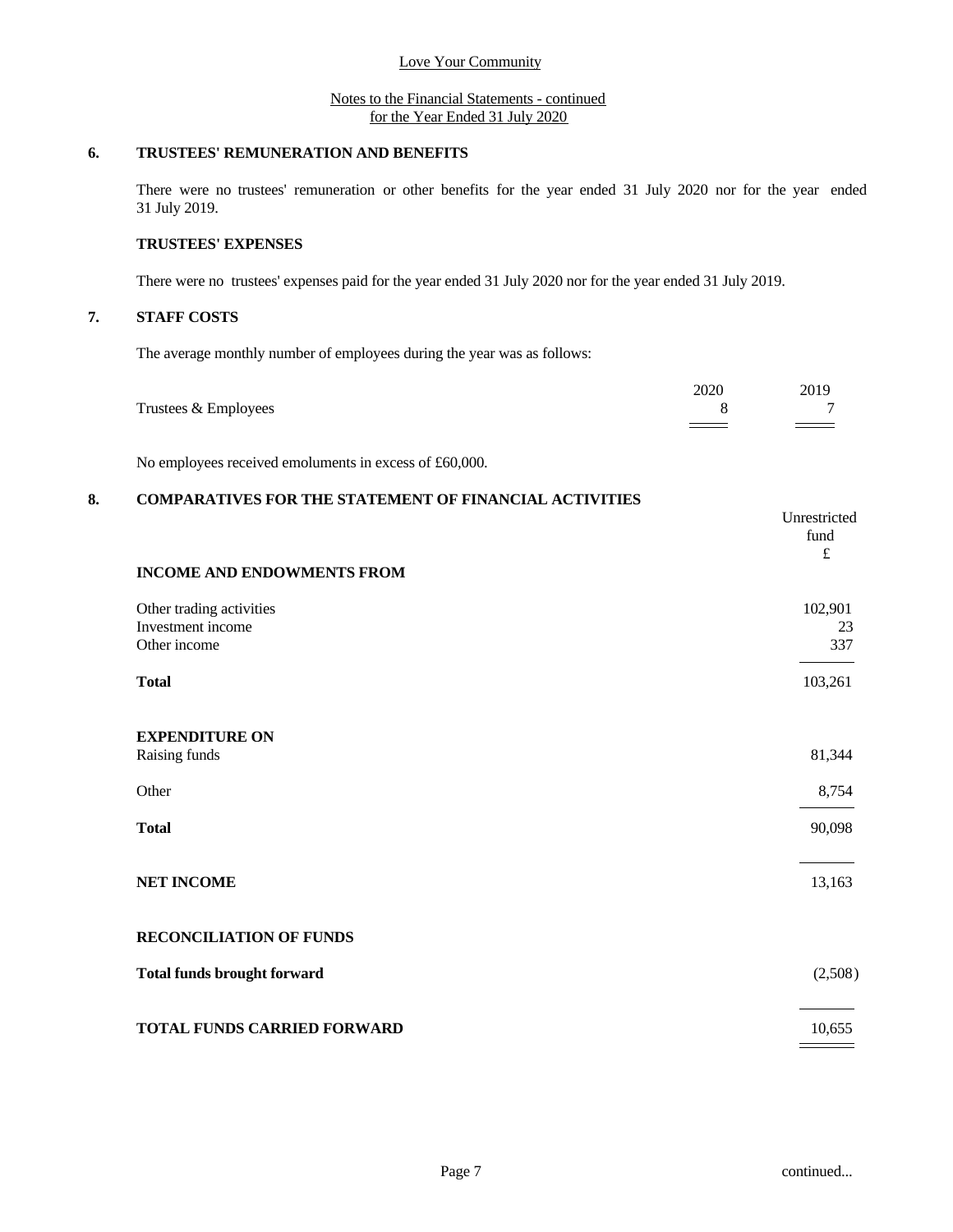### Notes to the Financial Statements - continued for the Year Ended 31 July 2020

# **9. TANGIBLE FIXED ASSETS**

|     |                                                         |            | Computer<br>equipment<br>£ |  |
|-----|---------------------------------------------------------|------------|----------------------------|--|
|     | <b>COST</b>                                             |            |                            |  |
|     | Additions                                               |            | 479                        |  |
|     | <b>DEPRECIATION</b>                                     |            |                            |  |
|     | Charge for year                                         |            | 120                        |  |
|     | <b>NET BOOK VALUE</b>                                   |            |                            |  |
|     | At 31 July 2020                                         |            | 359                        |  |
|     | At 31 July 2019                                         |            |                            |  |
|     |                                                         |            |                            |  |
| 10. | <b>CREDITORS: AMOUNTS FALLING DUE WITHIN ONE YEAR</b>   |            |                            |  |
|     |                                                         | 2020       | 2019                       |  |
|     |                                                         | £          | £                          |  |
|     | $\sim$ $\sim$ $\sim$ $\sim$ $\sim$ $\sim$ $\sim$ $\sim$ | $\sqrt{2}$ | $\sim$ 0.4 $\sim$          |  |

|                                 | $\overline{\phantom{a}}$ | $\tilde{}$               |  |
|---------------------------------|--------------------------|--------------------------|--|
| Social security and other taxes | (798)                    | 1,014                    |  |
| Pensions liability              | 319                      | 365                      |  |
| Other creditors                 | -                        | 202                      |  |
| Accrued expenses                | 1,944                    | 23,432                   |  |
|                                 |                          |                          |  |
|                                 | 1,465                    | 25,013                   |  |
|                                 |                          | $\overline{\phantom{a}}$ |  |

# **11. MOVEMENT IN FUNDS**

|                           |           | Net      |         |
|---------------------------|-----------|----------|---------|
|                           |           | movement | At      |
|                           | At 1.8.19 | in funds | 31.7.20 |
|                           | £         | £        | £       |
| <b>Unrestricted funds</b> |           |          |         |
| General fund              | 10,655    | 28,047   | 38,702  |
|                           |           |          |         |
|                           |           |          |         |
| <b>TOTAL FUNDS</b>        | 10,655    | 28,047   | 38,702  |
|                           |           |          |         |

Net movement in funds, included in the above are as follows:

|                                           | Incoming<br>resources<br>£                   | Resources<br>expended<br>£ | Movement<br>in funds<br>£ |
|-------------------------------------------|----------------------------------------------|----------------------------|---------------------------|
| <b>Unrestricted funds</b><br>General fund | 118,464                                      | (90, 417)                  | 28,047                    |
| <b>TOTAL FUNDS</b>                        | 118,464<br>and the control of the control of | (90, 417)                  | 28,047                    |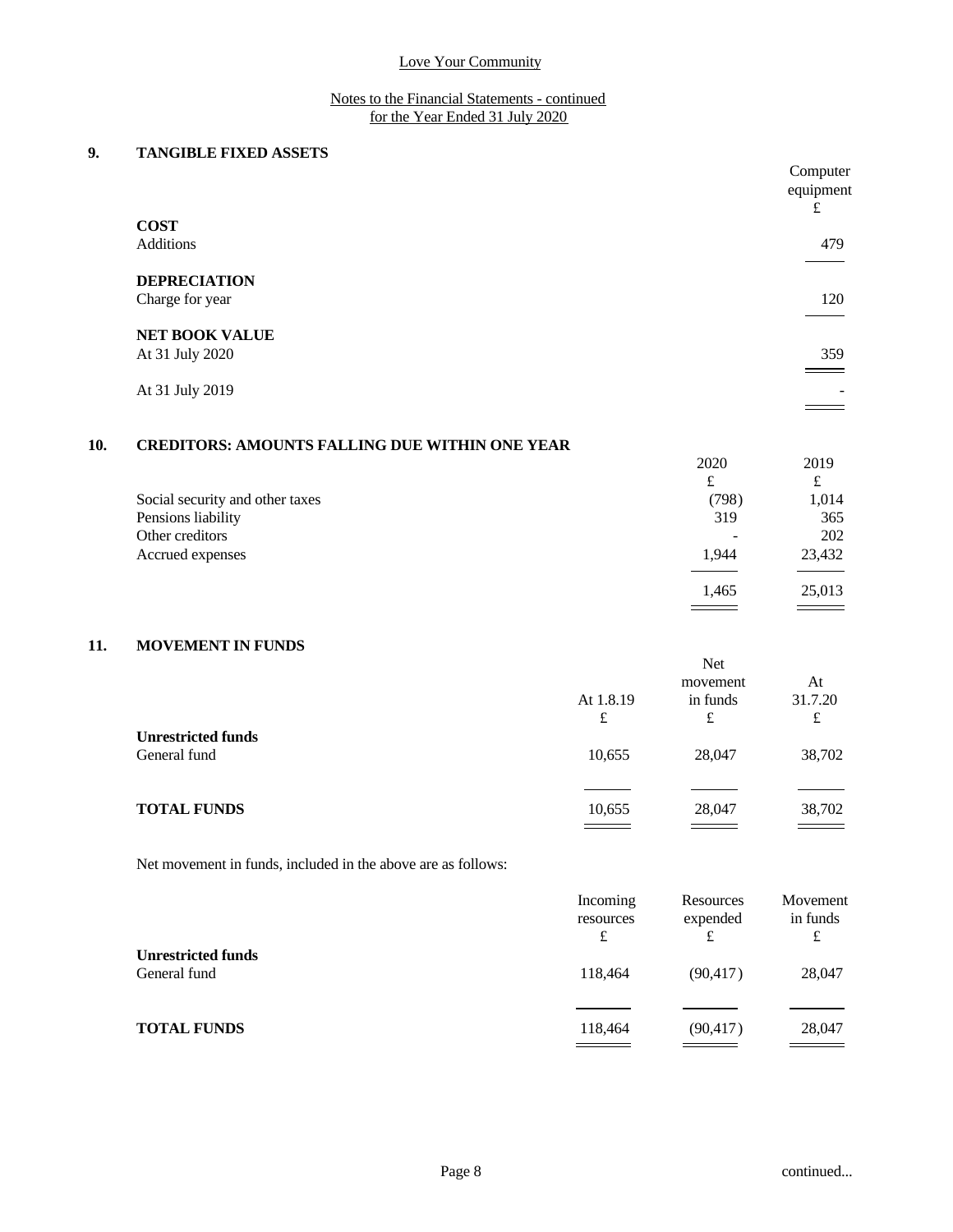### Notes to the Financial Statements - continued for the Year Ended 31 July 2020

# **11. MOVEMENT IN FUNDS - continued**

#### **Comparatives for movement in funds**

|                                                | <b>Net</b>                |                                |
|------------------------------------------------|---------------------------|--------------------------------|
| At 1.8.18<br>£                                 | movement<br>in funds<br>£ | At<br>31.7.19<br>£             |
| (2,508)                                        | 13,163                    | 10,655                         |
| (2,508)<br>$\equiv$ $\equiv$ $\equiv$ $\equiv$ | 13,163                    | 10,655<br>______               |
|                                                |                           | $\qquad \qquad =\qquad \qquad$ |

Comparative net movement in funds, included in the above are as follows:

|                                           | Incoming<br>resources<br>£ | Resources<br>expended<br>£ | Movement<br>in funds<br>£ |
|-------------------------------------------|----------------------------|----------------------------|---------------------------|
| <b>Unrestricted funds</b><br>General fund | 103,261                    | (90,098)                   | 13,163                    |
| <b>TOTAL FUNDS</b>                        | 103,261                    | (90,098)                   | 13,163                    |

A current year 12 months and prior year 12 months combined position is as follows:

|                                           | At 1.8.18<br>£ | Net<br>movement<br>in funds<br>£ | At<br>31.7.20<br>£                                  |  |
|-------------------------------------------|----------------|----------------------------------|-----------------------------------------------------|--|
| <b>Unrestricted funds</b><br>General fund | (2,508)        | 41,210                           | 38,702                                              |  |
| <b>TOTAL FUNDS</b>                        | (2,508)        | 41,210                           | 38,702<br>$\qquad \qquad \overline{\qquad \qquad }$ |  |

A current year 12 months and prior year 12 months combined net movement in funds, included in the above are as follows:

|                                           | Incoming<br>resources<br>£ | Resources<br>expended<br>£ | Movement<br>in funds<br>£ |
|-------------------------------------------|----------------------------|----------------------------|---------------------------|
| <b>Unrestricted funds</b><br>General fund | 221,725                    | (180, 515)                 | 41,210                    |
| <b>TOTAL FUNDS</b>                        | 221,725                    | (180, 515)                 | 41,210                    |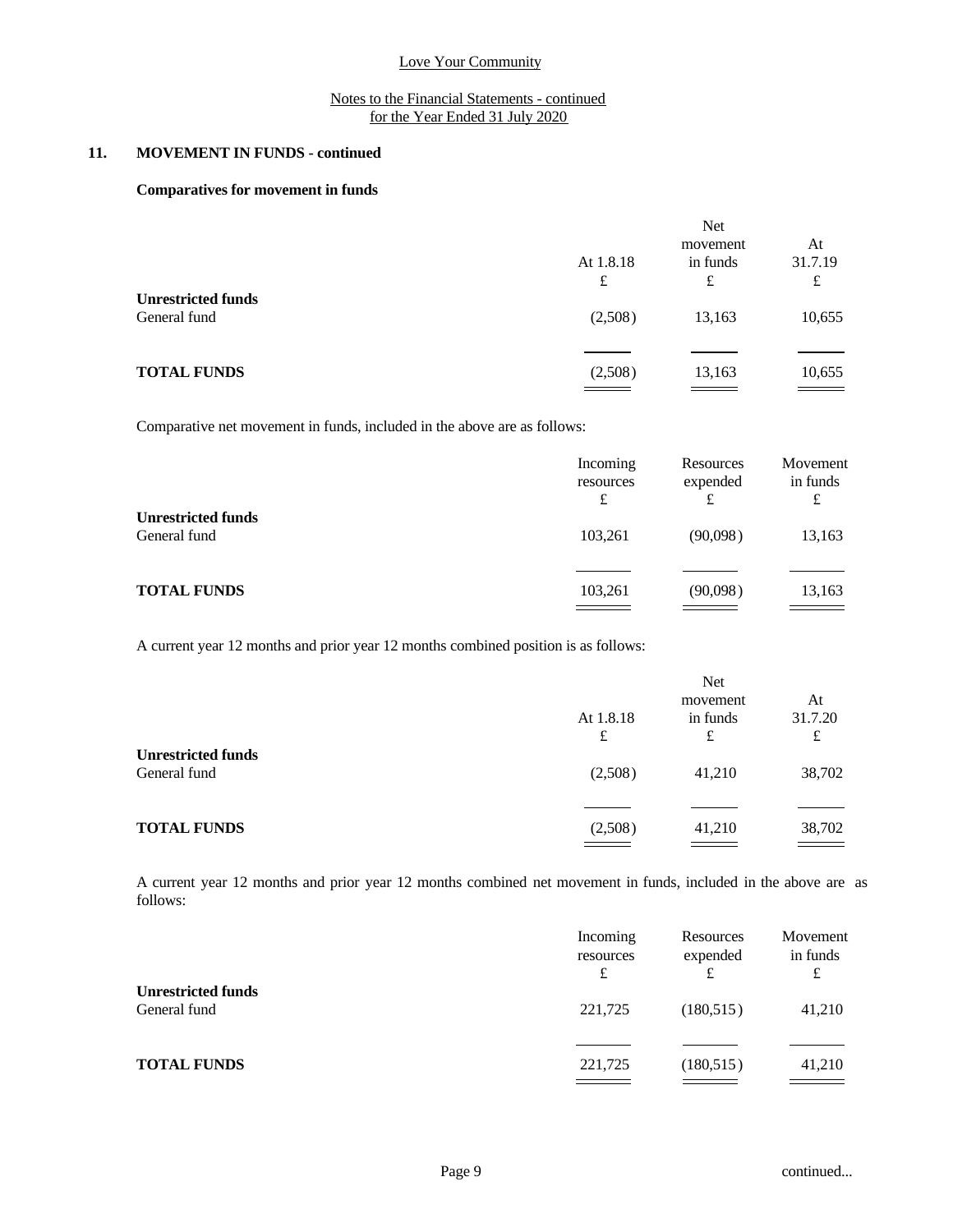Notes to the Financial Statements - continued for the Year Ended 31 July 2020

# **12. RELATED PARTY DISCLOSURES**

There were no related party transactions for the year ended 31 July 2020.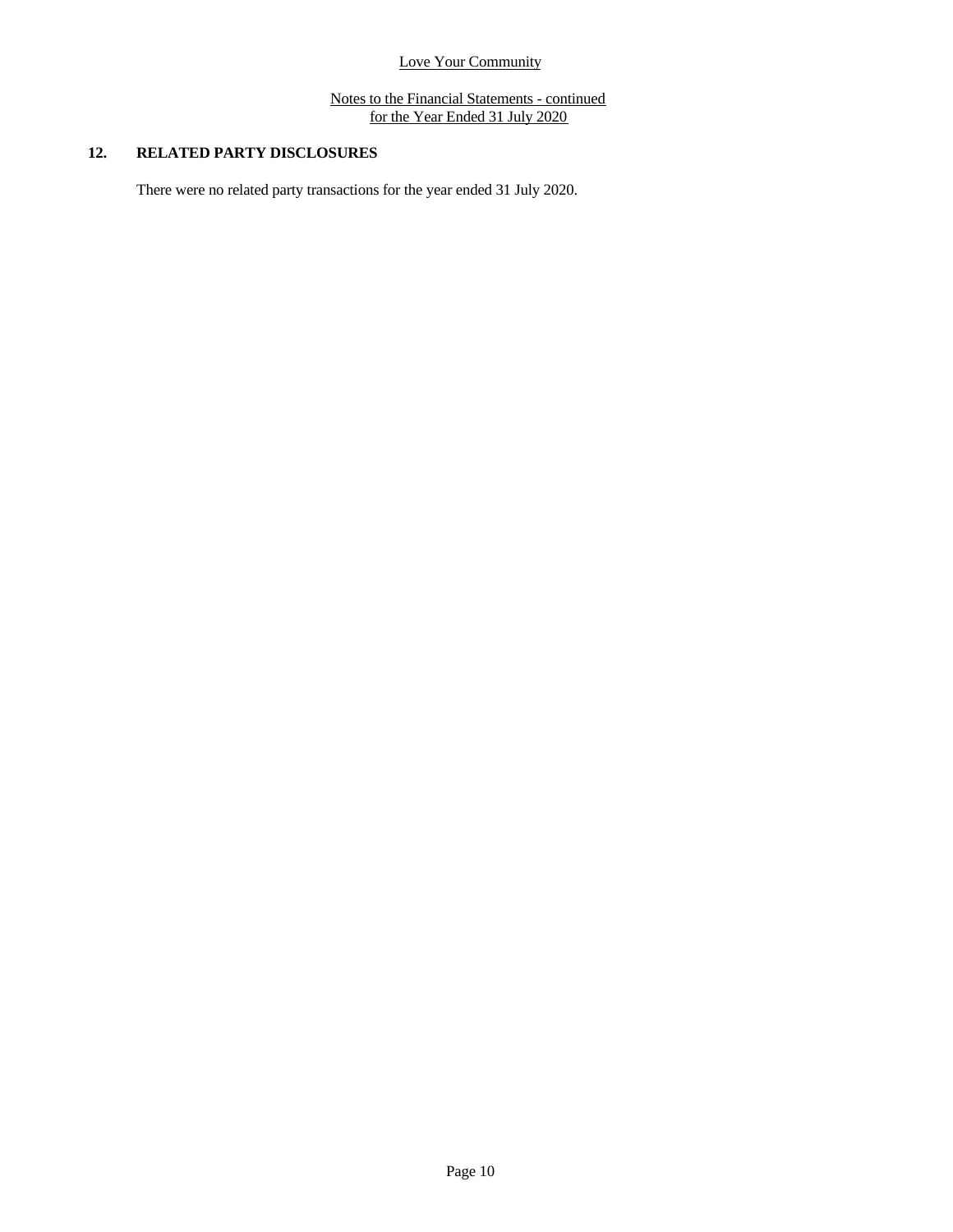## Detailed Statement of Financial Activities for the Year Ended 31 July 2020

| 2020 | 2019 |
|------|------|
| ىم   | ىم   |

## **INCOME AND ENDOWMENTS**

| Other trading activities        |         |         |  |
|---------------------------------|---------|---------|--|
| Fees received                   | 110,890 | 100,369 |  |
| Uniform, trips fee etc.         | 1,174   | 2,532   |  |
| Utilies from RCC                | 1,215   |         |  |
| Early Years Pupil Premium       | 400     |         |  |
| DVD Income                      | 100     |         |  |
|                                 | 113,779 | 102,901 |  |
| <b>Investment</b> income        |         |         |  |
| Deposit account interest        | 29      | 23      |  |
| Other income                    |         |         |  |
| <b>Insurance Receipts</b>       |         | 337     |  |
| SMP recovered                   | 4,656   |         |  |
|                                 | 4,656   | 337     |  |
| <b>Total incoming resources</b> | 118,464 | 103,261 |  |
|                                 |         |         |  |

# **EXPENDITURE**

| <b>Raising donations and legacies</b>    |  |
|------------------------------------------|--|
| $\sim$ 1. $\sim$ $\sim$ $\sim$ 1. $\sim$ |  |

| Other operating leases               | 6,163  | 18,000 |  |
|--------------------------------------|--------|--------|--|
| Uniform, trip fee etc.               | 4,031  | 3,010  |  |
| Early Years Pupil Premium - Expenses | 655    |        |  |
|                                      | 10,849 | 21,010 |  |
| Other trading activities             |        |        |  |
| Wages                                | 72,361 | 59,445 |  |
| Social security                      | 363    |        |  |
| Pensions                             | 1,558  | 889    |  |
|                                      | 74,282 | 60,334 |  |
| <b>Support costs</b>                 |        |        |  |
| <b>Management</b>                    |        |        |  |
| Insurance                            | 740    | 623    |  |
| Light and heat                       | 1,632  | 1,814  |  |
| Telephone                            | 351    | 397    |  |
| Postage and stationery               | 1,554  | 598    |  |
| Carried forward                      | 4,277  | 3,432  |  |

This page does not form part of the statutory financial statements